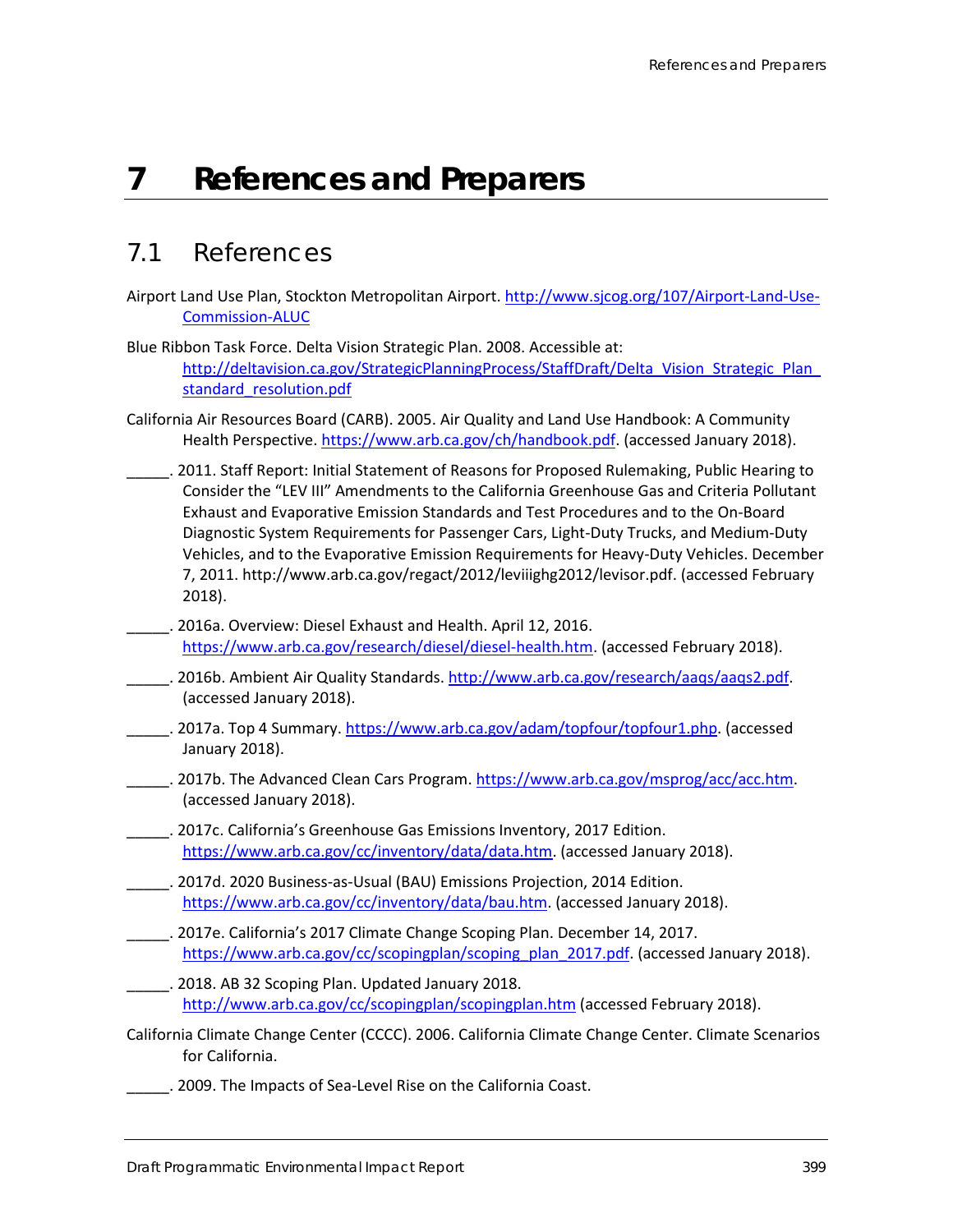- California Department of Conservation (DOC). 2015. *California Farmland Conversion Report 2015*. [http://www.conservation.ca.gov/dlrp/fmmp/Documents/fmmp/pubs/2010-](http://www.conservation.ca.gov/dlrp/fmmp/Documents/fmmp/pubs/2010-2012/FCR/FCR%202015_complete.pdf) [2012/FCR/FCR%202015\\_complete.pdf.](http://www.conservation.ca.gov/dlrp/fmmp/Documents/fmmp/pubs/2010-2012/FCR/FCR%202015_complete.pdf)
- \_\_\_\_\_. 2016a. *Important Farmland Mapping Categories and Sol Taxonomy Terms*. [http://www.conservation.ca.gov/dlrp/fmmp/Documents/soil\\_criteria.pdf.](http://www.conservation.ca.gov/dlrp/fmmp/Documents/soil_criteria.pdf)
- \_\_\_\_\_. 2016b.San Joaquin County. 2012-2014 Land Use Conversion. Web. Accessible at: http://www.conservation.ca.gov/dlrp/fmmp/Pages/SanJoaquin.aspx.
- \_\_\_\_\_. 2016c. *The California Land Conservation Act of 1965 2016 Status Report*. [http://www.conservation.ca.gov/dlrp/lca/stats\\_reports/Documents/2016%20LCA%20Status](http://www.conservation.ca.gov/dlrp/lca/stats_reports/Documents/2016%20LCA%20Status%20Report.pdf) [%20Report.pdf.](http://www.conservation.ca.gov/dlrp/lca/stats_reports/Documents/2016%20LCA%20Status%20Report.pdf)
- \_\_\_\_\_. 2016d. Farmland Mapping and Monitoring Program. [http://www.conservation.ca.gov/dlrp/fmmp.](http://www.conservation.ca.gov/dlrp/fmmp)
- \_\_\_\_\_. 2016e. The Land Conservation Act[. http://www.conservation.ca.gov/dlrp/lca](http://www.conservation.ca.gov/dlrp/lca)
- California Department of Conservation, Division of Oil, Gas, and Geothermal Resources (DOGGR). 2017a. "Production/Injection Sums by County: San Joaquin; County Code: 077." Available at: [https://secure.conservation.ca.gov/WellSearch/Summary/County?countyname=San%20Joa](https://secure.conservation.ca.gov/WellSearch/Summary/County?countyname=San%20Joaquin&countycode=077) [quin&countycode=077.](https://secure.conservation.ca.gov/WellSearch/Summary/County?countyname=San%20Joaquin&countycode=077) Accessed November 14, 2017.
- \_\_\_\_\_\_. 2017b. "Division of Oil, Gas, and Geothermal Resources Well Search: San Joaquin County." Available at: [https://secure.conservation.ca.gov/WellSearch/.](https://secure.conservation.ca.gov/WellSearch/) Accessed November 14, 2017.
- California Department of Education. 2017. School Directory Database. Retrieved December 1, 2017 fro[m https://www.cde.ca.gov/SchoolDirectory/.](https://www.cde.ca.gov/SchoolDirectory/)
- California Department of Forestry and Fire Protection. 2010. *California's Forests and Rangelands: 2010 Assessment*.
	- [http://frap.fire.ca.gov/data/assessment2010/pdfs/california\\_forest\\_assessment\\_nov22.pdf.](http://frap.fire.ca.gov/data/assessment2010/pdfs/california_forest_assessment_nov22.pdf)
- \_\_\_\_\_\_. 2012. Timber Harvesting Plan Status. [http://www.fire.ca.gov/resource\\_mgt/resource\\_mgt\\_forestpractice\\_thpstatus.](http://www.fire.ca.gov/resource_mgt/resource_mgt_forestpractice_thpstatus)

\_\_\_\_\_\_. 2010. *Fire Hazard Severity Zones in State Responsibility Area, San Joaquin County*. Retrieved on December 1, 2017, fro[m http://www.fire.ca.gov/fire\\_prevention/fhsz\\_maps\\_sanjoaquin.](http://www.fire.ca.gov/fire_prevention/fhsz_maps_sanjoaquin)

- California Department of Resources Recycling and Recovery (CalRecycle). 2017. Solid Waste Inventory System Database. Retrieved on December 1, 2017 from [http://www.calrecycle.ca.gov/swfacilities/directory/search.aspx.](http://www.calrecycle.ca.gov/swfacilities/directory/search.aspx)
- California Department of Water Resources (DWR). 2008. Managing an Uncertain Future: Climate Change Adaption Strategies for California's Water.
- California Department of Transportation (Caltrans). 2016. *2016 Traffic Volumes on California State Highways*. [http://dot.ca.gov/trafficops/census/docs/2016\\_aadt\\_volumes.pdf.](http://dot.ca.gov/trafficops/census/docs/2016_aadt_volumes.pdf)
- California Division of Mines and Geology. 1962. Bulletin 182, Geologic Guide to the Merced Canyon and Yosemite Valley, California. Retrieved on December 7, 2017 from [http://npshistory.com/publications/geology/state/ca/cdmg-bul-182/index.htm.](http://npshistory.com/publications/geology/state/ca/cdmg-bul-182/index.htm)
- California Department of Water Resources (DWR). 2008. Managing an Uncertain Future: Climate Change Adaption Strategies for California's Water.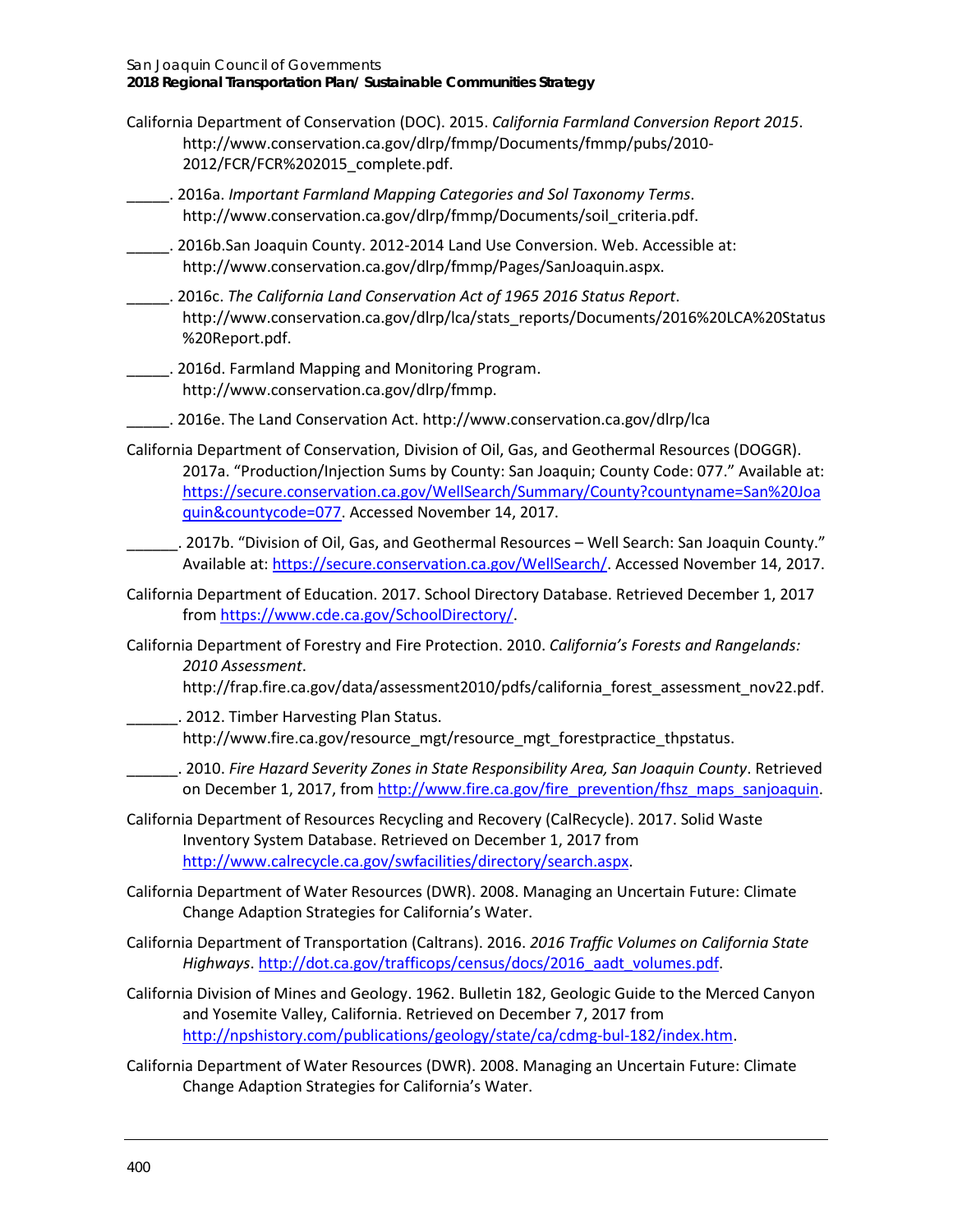- California Energy Commission (CEC). 2009. Environmental Health and Equity Impacts from Climate Change and Mitigation Policies in California: A Review of the Literature.
	- \_\_\_\_\_\_. 2016. *Oil Refineries, Terminals, & Offshore Platforms: California, 2016.* [Retrieved on August](http://www.energy.ca.gov/maps/powerplants/refinery_locations.pdf)  [16, 2017, from http://www.energy.ca.gov/maps/powerplants/refinery\\_locations.pdf.](http://www.energy.ca.gov/maps/powerplants/refinery_locations.pdf)
	- . 2017a. "Electricity Consumption by Planning Area." Available at: [http://ecdms.energy.ca.gov/elecbyplan.aspx.](http://ecdms.energy.ca.gov/elecbyplan.aspx) Accessed November 14, 2017.
	- . 2017b. "Electricity Consumption by County." Available at: [http://ecdms.energy.ca.gov/elecbycounty.aspx.](http://ecdms.energy.ca.gov/elecbycounty.aspx) Accessed November 14, 2017.
	- \_\_\_\_\_\_. 2017c. "Gas Consumption by County." Available at: [http://ecdms.energy.ca.gov/gasbycounty.aspx.](http://ecdms.energy.ca.gov/gasbycounty.aspx) Accessed November 14, 2017.
	- \_\_\_\_\_\_. 2017d. "Status of All Projects." Available at: [http://www.energy.ca.gov/sitingcases/all\\_projects.html.](http://www.energy.ca.gov/sitingcases/all_projects.html) Accessed November 14, 2017.
	- . 2017e. "Annual Generation County." Available at: [http://www.energy.ca.gov/almanac/electricity\\_data/web\\_qfer/Annual\\_Generation-](http://www.energy.ca.gov/almanac/electricity_data/web_qfer/Annual_Generation-County.php?goSort=plant_table.county&year=2016)[County.php?goSort=plant\\_table.county&year=2016.](http://www.energy.ca.gov/almanac/electricity_data/web_qfer/Annual_Generation-County.php?goSort=plant_table.county&year=2016) Accessed November 27, 2017.
- California Environmental Protection Agency (CalEPA). 2006. Climate Action Team Report to Governor Schwarzenegger and the Legislature.
- California Geological Survey. 1981. Geologic Map of the Sacramento Quadrangle. Retrieved on December 7, 2017, from http://www.quake.ca.gov/gmaps/RGM/sacramento/sacramento.html.
- \_\_\_\_\_\_. 1991. Geologic Map of the San Francisco San Jose Quadrangle. Retrieved on December 7, 2017, from [http://www.quake.ca.gov/gmaps/RGM/sfsj/sfsj.html.](http://www.quake.ca.gov/gmaps/RGM/sfsj/sfsj.html)
- \_\_\_\_\_\_. 2017. Geologic Hazards Website. Retrieved on November 30, 2017, from [http://www.conservation.ca.gov/cgs/hazards/Pages/index.aspx.](http://www.conservation.ca.gov/cgs/hazards/Pages/index.aspx)
- California Office of Emergency Services. 2017. Hazardous Materials Spill Notification Database. Retrieved on December 1, 2017 from
- California Public Utilities Commission (CPUC). 2017. California Public Utilities Commission. [http://www.cpuc.ca.gov/.](http://www.cpuc.ca.gov/)
- DTSC. 2017. EnviroStor Database. Retrieved on November 29, 2017, from [https://www.envirostor.dtsc.ca.gov/public/map/?myaddress=san+joaquin+county.](https://www.envirostor.dtsc.ca.gov/public/map/?myaddress=san+joaquin+county)
- DTSC. 2017. Registered hazardous waste transporters. Retrieved on November 30, 2017 from [http://hwts.dtsc.ca.gov/transporters/trans\\_cnty.cfm.](http://hwts.dtsc.ca.gov/transporters/trans_cnty.cfm)
- Escalon, City of. 2010. "Air Quality Element," Escalon General Plan. Adopted June 2005. Updated October 2010. [http://cityofescalon.org/e](http://cityofescalon.org/e-documents/developmentservices/planning/General%20Plan%20Elements%20-%20Updated%20October%202010.pdf)[documents/developmentservices/planning/General%20Plan%20Elements%20-](http://cityofescalon.org/e-documents/developmentservices/planning/General%20Plan%20Elements%20-%20Updated%20October%202010.pdf) [%20Updated%20October%202010.pdf.](http://cityofescalon.org/e-documents/developmentservices/planning/General%20Plan%20Elements%20-%20Updated%20October%202010.pdf) (accessed February 2018).
- Federal Highway Administration (FHWA). 2003. Living With Noise in *Living With Noise*. Prepared by Chris Corbisier*.* Vol. 67(1). July/August 2003.
- \_\_\_\_\_. 2017. Noise Policy FAQs. Retrieved on August 16, 2017, from https://www.fhwa.dot.gov/Environment/noise/regulations\_and\_guidance/faq\_nois.cfm#A9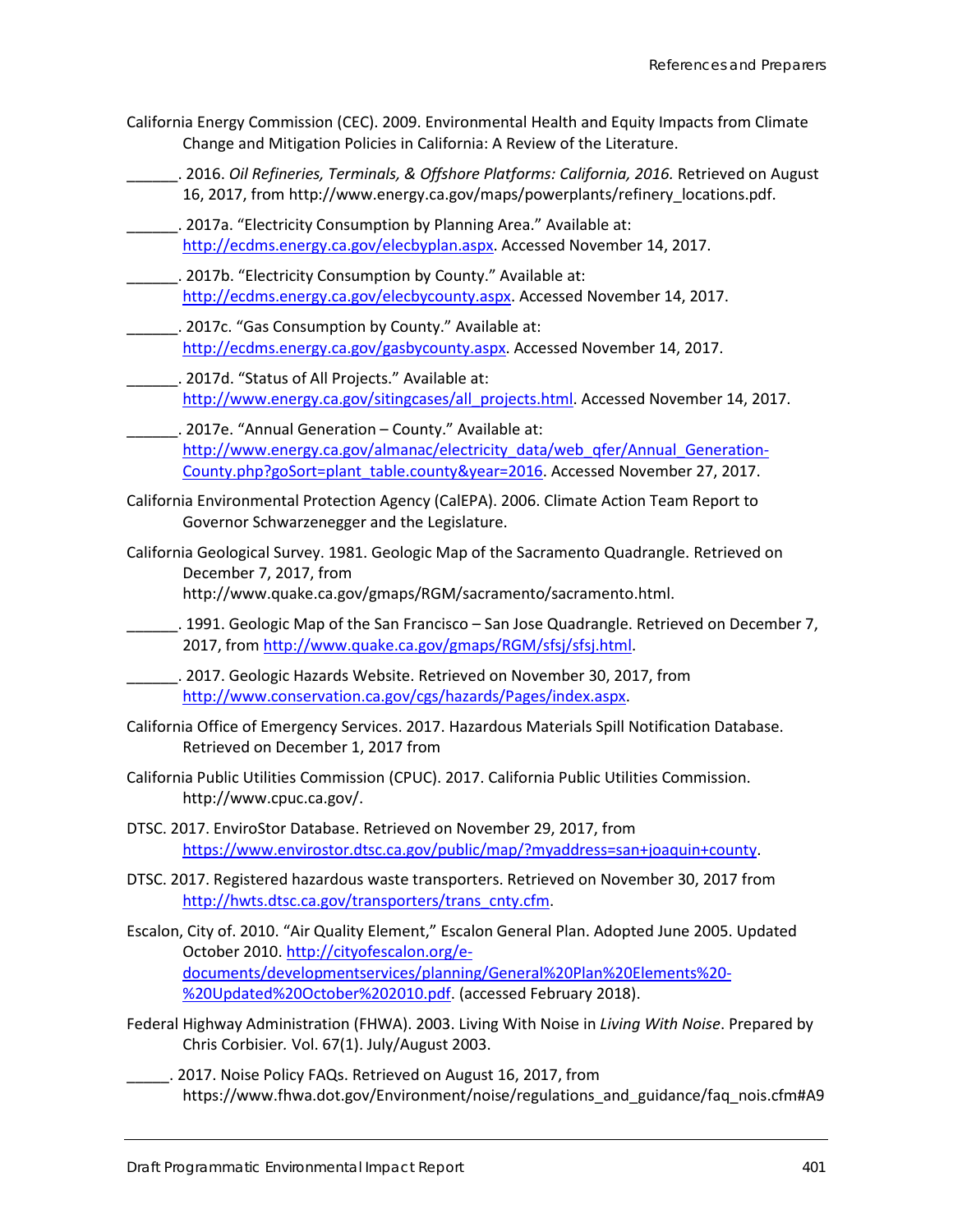San Joaquin Council of Governments **2018 Regional Transportation Plan/ Sustainable Communities Strategy**

- Federal Transit Administration (FTA). 2006. *Transit Noise and Vibration Impact Assessment*. Retrieved on March 1. 2018, from [https://www.transit.dot.gov/sites/fta.dot.gov/files/docs/FTA\\_Noise\\_and\\_Vibration\\_Manual](https://www.transit.dot.gov/sites/fta.dot.gov/files/docs/FTA_Noise_and_Vibration_Manual.pdf) [.pdf](https://www.transit.dot.gov/sites/fta.dot.gov/files/docs/FTA_Noise_and_Vibration_Manual.pdf)
- Governor's Office of Planning and Research. 2017. General Plan Guidelines. Retrieved on October 23, 2017, from Retrieved on March 1, 2018, from [http://www.opr.ca.gov/docs/OPR\\_COMPLETE\\_7.31.17.pdf](http://www.opr.ca.gov/docs/OPR_COMPLETE_7.31.17.pdf)
- Intergovernmental Panel on Climate Change (IPCC). 2007. Summary for Policymakers. In: Climate Change 2007: The Physical Science Basis. Contribution of Working Group I to the Fourth Assessment Report of the Intergovernmental Panel on Climate Change [Solomon, S., D. Qin, M. Manning, Z. Chen, M. Marquis, K.B. Averyt, M. Tignor and H.L. Miller (eds.)]. Cambridge University Press, Cambridge, United Kingdom and New York, NY, USA.
	- \_\_\_\_\_. 2014. Summary for Policymakers. In: Climate Change 2014, Mitigation of Climate Change. Contribution of Working Group III to the Fifth Assessment Report of the Intergovernmental Panel on Climate Change [Edenhofer, O., R. Pichs-Madruga, Y. Sokona, E. Farahani, S. Kadner, K. Seyboth, A. Adler, I. Baum, S. Brunner, P. Eickemeier, B. Kriemann, J. Savolainen, S. Schlömer, C. von Stechow, T. Zwickel and J.C. Minx (eds.)]. Cambridge University Press, Cambridge, United Kingdom and New York, NY, USA.
- Lienkaemper, James J., et. al, 2013, The Greenville Fault: Preliminary Estimates of Its Long-Term Creep Rate and Seismic Potential, Bulletin of the Seismological Society of America, Vol. 103, No. 5, pp. 2729-2738. Retrieved on November 27, 2017 from [ftp://ehzftp.wr.usgs.gov/jlienk/reprints/GveCrp2013bssa.pdf.](ftp://ehzftp.wr.usgs.gov/jlienk/reprints/GveCrp2013bssa.pdf) October.
- Lodi, City of. 2010. Lodi General Plan. April 2010. [http://www.lodi.gov/community\\_development/general\\_plan/Final%20General%20Plan/Fin](http://www.lodi.gov/community_development/general_plan/Final%20General%20Plan/Final_General_Plan_complete.pdf) al General Plan complete.pdf. (accessed February 2018).
- \_\_\_\_\_. 2014. City of Lodi Climate Action Plan. November 2014. [http://www.lodi.gov/community\\_development/pdf/CAPdocNegDec.pdf.](http://www.lodi.gov/community_development/pdf/CAPdocNegDec.pdf) (accessed February 2018).
- Manteca, City of. 2013. City of Manteca Climate Action Plan. October 2013. [http://www.ci.manteca.ca.us/communitydevelopment/Documents/Final%20Climate%20Act](http://www.ci.manteca.ca.us/communitydevelopment/Documents/Final%20Climate%20Action%20Plan.pdf) [ion%20Plan.pdf.](http://www.ci.manteca.ca.us/communitydevelopment/Documents/Final%20Climate%20Action%20Plan.pdf) (accessed February 2018).
- Norris, Robert, and Webb, Robert, 1990, Geology of California, John Wiley and Sons, Inc.
- Oak Ridge National Laboratory (ORNL). 2010. *Transportation Energy Data Book: Edition 29*. Available at[: http://info.ornl.gov/sites/publications/files/Pub24318.pdf.](http://info.ornl.gov/sites/publications/files/Pub24318.pdf) Accessed November 15, 2017.
- Ocean Protection Council (OPC). 2017. Rising Seas in California. [http://www.opc.ca.gov/webmaster/ftp/pdf/docs/rising-seas-in-california-an-update-on](http://www.opc.ca.gov/webmaster/ftp/pdf/docs/rising-seas-in-california-an-update-on-sea-level-rise-science.pdf)[sea-level-rise-science.pdf.](http://www.opc.ca.gov/webmaster/ftp/pdf/docs/rising-seas-in-california-an-update-on-sea-level-rise-science.pdf) (accessed February 2018).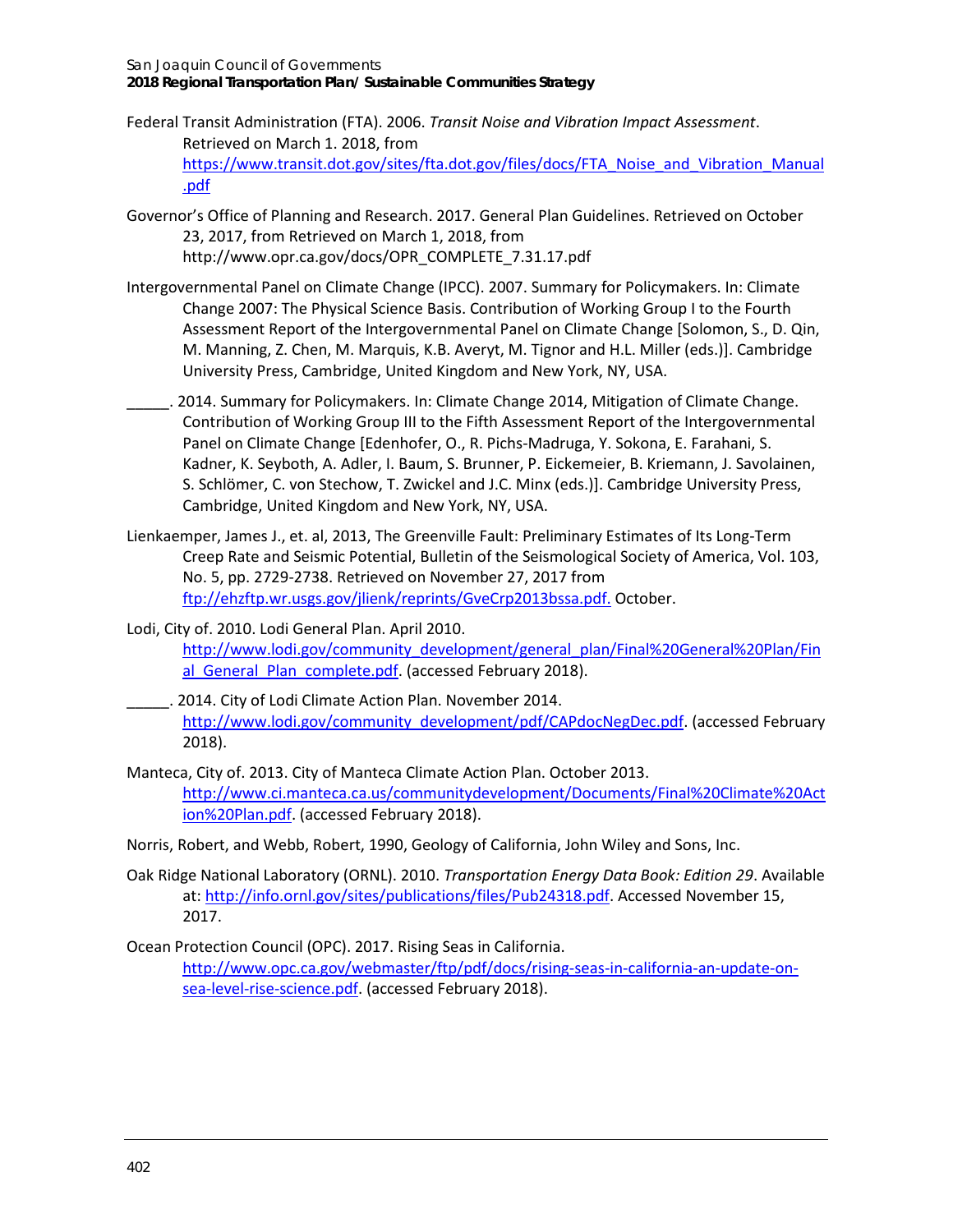- Pacific Gas and Electric Company (PG&E). 2010. *PG&E's 2010 Electric Transmission Grid Expansion Plan.* Retrieved on August 16, 2017, from http://docketpublic.energy.ca.gov/PublicDocuments/Migration-12-22- 2015/IEPR/2011%20IEPR/11-IEP-1E%20%20%20Transmission%20Planning/TN%2060157%2003-18-11%20PG-E's%20Electric%20Transmission%20Grid%20expansion%20Plan.pdf.
- San Joaquin County. 2016 Agricultural Report San Joaquin County. <https://www.sjgov.org/WorkArea/DownloadAsset.aspx?id=27075>
- San Joaquin, County of. 2016. San Joaquin County General Plan. December 2016. [http://www.sjgov.org/Commdev/cgi](http://www.sjgov.org/Commdev/cgi-bin/cdyn.exe/file/Planning/General%20Plan%202035/GENERAL%20PLAN%202035.pdf)[bin/cdyn.exe/file/Planning/General%20Plan%202035/GENERAL%20PLAN%202035.pdf.](http://www.sjgov.org/Commdev/cgi-bin/cdyn.exe/file/Planning/General%20Plan%202035/GENERAL%20PLAN%202035.pdf) (accessed February 2018).
- San Joaquin County Office of Education Annual Report . Retrieved on November 30, 2017 from [http://www.sjcoe.org/Superintendent/annualreport.aspx#.WhX5gWeWyUk.](http://www.sjcoe.org/Superintendent/annualreport.aspx#.WhX5gWeWyUk)
- San Joaquin Valley Air Pollution Control District (SJVAPCD). 2007. 2007 PM10 Maintenance Plan and Request for Redesignation. September 20, 2007. [http://www.valleyair.org/Air\\_Quality\\_Plans/docs/Maintenance%20Plan10-25-07.pdf.](http://www.valleyair.org/Air_Quality_Plans/docs/Maintenance%20Plan10-25-07.pdf) (accessed January 2018).
	- \_\_\_\_\_. 2012a. Frequently Asked Questions. [http://www.valleyair.org/general\\_info/frequently\\_asked\\_questions.htm.](http://www.valleyair.org/general_info/frequently_asked_questions.htm) (accessed February 2018(
- \_\_\_\_\_. 2012b. Ambient Air Quality Standards & Valley Attainment Status. [http://www.valleyair.org/aqinfo/attainment.htm.](http://www.valleyair.org/aqinfo/attainment.htm) (accessed January 2018).
- \_\_\_\_\_. 2016a. 2016 Moderate Area Plan for the 2012 PM2.5 Standard. September 15, 2016. [http://www.valleyair.org/Air\\_Quality\\_Plans/docs/PM25-2016/b.pdf.](http://www.valleyair.org/Air_Quality_Plans/docs/PM25-2016/b.pdf) (accessed November 2017).
- \_\_\_\_\_. 2016b. Ozone Plans. [http://www.valleyair.org/air\\_quality\\_plans/Ozone\\_Plans.htm.](http://www.valleyair.org/air_quality_plans/Ozone_Plans.htm) (accessed January 2018).
- \_\_\_\_\_\_. 2017. Particulate Matter Plans. [http://www.valleyair.org/Air\\_Quality\\_Plans/PM\\_Plans.htm.](http://www.valleyair.org/Air_Quality_Plans/PM_Plans.htm) (accessed January 2018).
- Sperling's Best Places. 2018. San Joaquin County, California. [http://www.bestplaces.net/climate/county/california/san\\_joaquin.](http://www.bestplaces.net/climate/county/california/san_joaquin) (accessed January 2018).
- State Water Resources Control Board. 2017. GeoTracker Database. Retrieved on November 29, 2017 from

[http://geotracker.waterboards.ca.gov/map/?CMD=runreport&myaddress=san+Joaquin+Co](http://geotracker.waterboards.ca.gov/map/?CMD=runreport&myaddress=san+Joaquin+County) [unty.](http://geotracker.waterboards.ca.gov/map/?CMD=runreport&myaddress=san+Joaquin+County)

- Stockton, City of. 2007. Goals & Policies Report: Stockton General Plan 2035. December 2007. [http://www.stocktongov.com/files/GoalPolicyReport.pdf.](http://www.stocktongov.com/files/GoalPolicyReport.pdf) (accessed February 2018).
- \_\_\_\_\_. City of Stockton Climate Action Plan. August 2014. [http://www.stocktonca.gov/files/Climate\\_Action\\_Plan\\_August\\_2014.pdf.](http://www.stocktonca.gov/files/Climate_Action_Plan_August_2014.pdf) (accessed February 2018).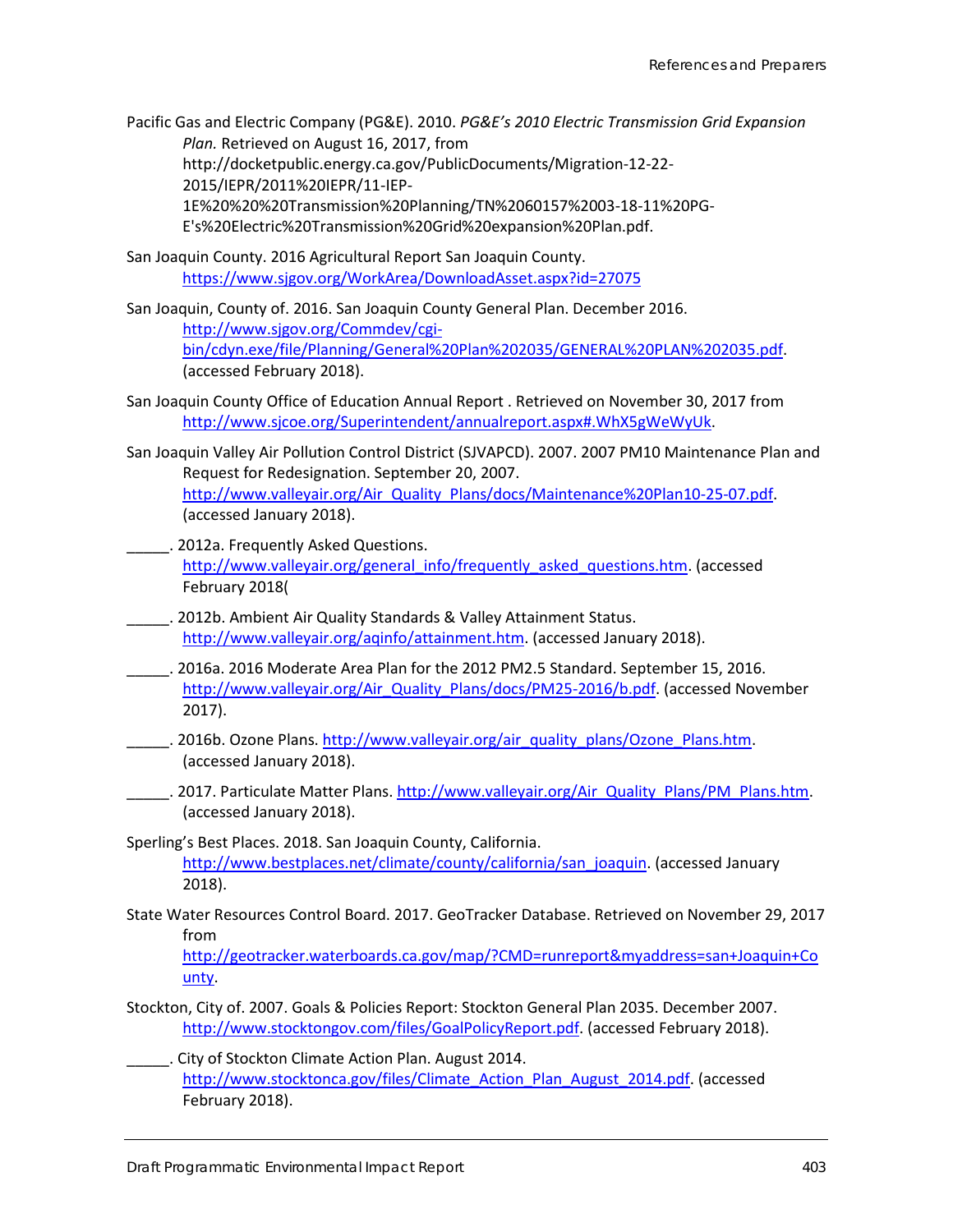- Suisun Marsh Habitat Management, Preservation, and Restoration Plan Draft Environmental Impact Statement/ Environmental Impact Report. 2010. Accessible at: [https://www.usbr.gov/mp/nepa/documentShow.cfm?Doc\\_ID=6637](https://www.usbr.gov/mp/nepa/documentShow.cfm?Doc_ID=6637)
- Tracy, City of. 2011a. Sustainability Action Plan. February 2011. [https://www.ci.tracy.ca.us/documents/Sustainability\\_Action\\_Plan.pdf.](https://www.ci.tracy.ca.us/documents/Sustainability_Action_Plan.pdf) (accessed February 2018).
- \_\_\_\_\_. 2011b. City of Tracy General Plan. February 2011. [https://www.ci.tracy.ca.us/documents/2011\\_General\\_Plan.pdf.](https://www.ci.tracy.ca.us/documents/2011_General_Plan.pdf) (accessed February 2018).
- United States Army Corps of Engineers (USACE). 2017. Formerly Used Defense Sites Interactive Map. Retrieved on November 29, 2017 from [http://www.calrecycle.ca.gov/swfacilities/directory/search.aspx.](http://www.calrecycle.ca.gov/swfacilities/directory/search.aspx)
- United States Census Bureau. 2011-2015 5-Year American Community Survey. Web. Accessible at: https://factfinder.census.gov/faces/nav/jsf/pages/searchresults.xhtml?refresh=t
- \_\_\_\_\_\_. 2016. Population, population change, and estimated components of population change: April 1, 2010 to July 1, 2016 (CO-EST2016-alldata). Available at: [https://www.census.gov/data/datasets/2016/demo/popest/counties-total.html.](https://www.census.gov/data/datasets/2016/demo/popest/counties-total.html) Accessed November 14, 2017.
- United States Department of Agriculture, Natural Resources Conservation Service (NRCS). N.D. Farmland Protection Policy Act. Accessible at: [https://www.nrcs.usda.gov/wps/portal/nrcs/detail/national/landuse/fppa/?cid=nrcs143\\_00](https://www.nrcs.usda.gov/wps/portal/nrcs/detail/national/landuse/fppa/?cid=nrcs143_008275) [8275.](https://www.nrcs.usda.gov/wps/portal/nrcs/detail/national/landuse/fppa/?cid=nrcs143_008275)
- United States Department of Agriculture, United States Forest Service (USFS). N.D. About the Agency. [https://www.fs.fed.us/about-agency.](https://www.fs.fed.us/about-agency)
- United States Department of Energy (DOE). 2017. Alternative Fuels Data Center: San Joaquin County, Ca. Available at: https://www.afdc.energy.gov/locator/stations. Accessed November 14, 2017.
- United States (US) Department of Transportation (DOT). 2004. Transportation Related Earthborne Vibrations. Technical Advisory, Vibration. Retrieved on March 1, 2018, from http://www.dot.ca.gov/hq/env/noise/pub/vibrationmanFINAL.pdf.
- \_\_\_\_\_\_. 2011. California Airport Land Use Planning Handbook. October 2011.\_\_\_\_\_\_. Federal Motor Carrier Safety Administration. 2017. National Hazardous Materials Route Registry. Retrieved on December 1, 2017, fro[m https://www.fmcsa.dot.gov/regulations/hazardous](https://www.fmcsa.dot.gov/regulations/hazardous-materials/national-hazardous-materials-route-registry-%E2%80%93-california)[materials/national-hazardous-materials-route-registry-%E2%80%93-california](https://www.fmcsa.dot.gov/regulations/hazardous-materials/national-hazardous-materials-route-registry-%E2%80%93-california)
	- \_\_\_\_\_\_. 2011. *Traffic Noise Analysis Protocol*. For New Highway Construction, Reconstruction, and Retrofit Barrier Projects. Division of Environmental Analysis. May 2011. Retrieved on August 16, 2017, from http://www.dot.ca.gov/hq/env/noise/pub/ca\_tnap\_may2011.pdf
- \_\_\_\_\_\_. 2013. Transportation and Construction Vibration Guidance Manual. September 2013. Retrieved on August 16, 2017, from [http://www.dot.ca.gov/hq/env/noise/pub/TCVGM\\_Sep13\\_FINAL.pdf](http://www.dot.ca.gov/hq/env/noise/pub/TCVGM_Sep13_FINAL.pdf)
- \_\_\_\_\_\_. 2017. Pipeline and Hazardous Materials Safety Administration. National Pipeline Mapping System Public Viewer. Retrieved on November 30, 2017 from [https://pvnpms.phmsa.dot.gov/PublicViewer/.](https://pvnpms.phmsa.dot.gov/PublicViewer/)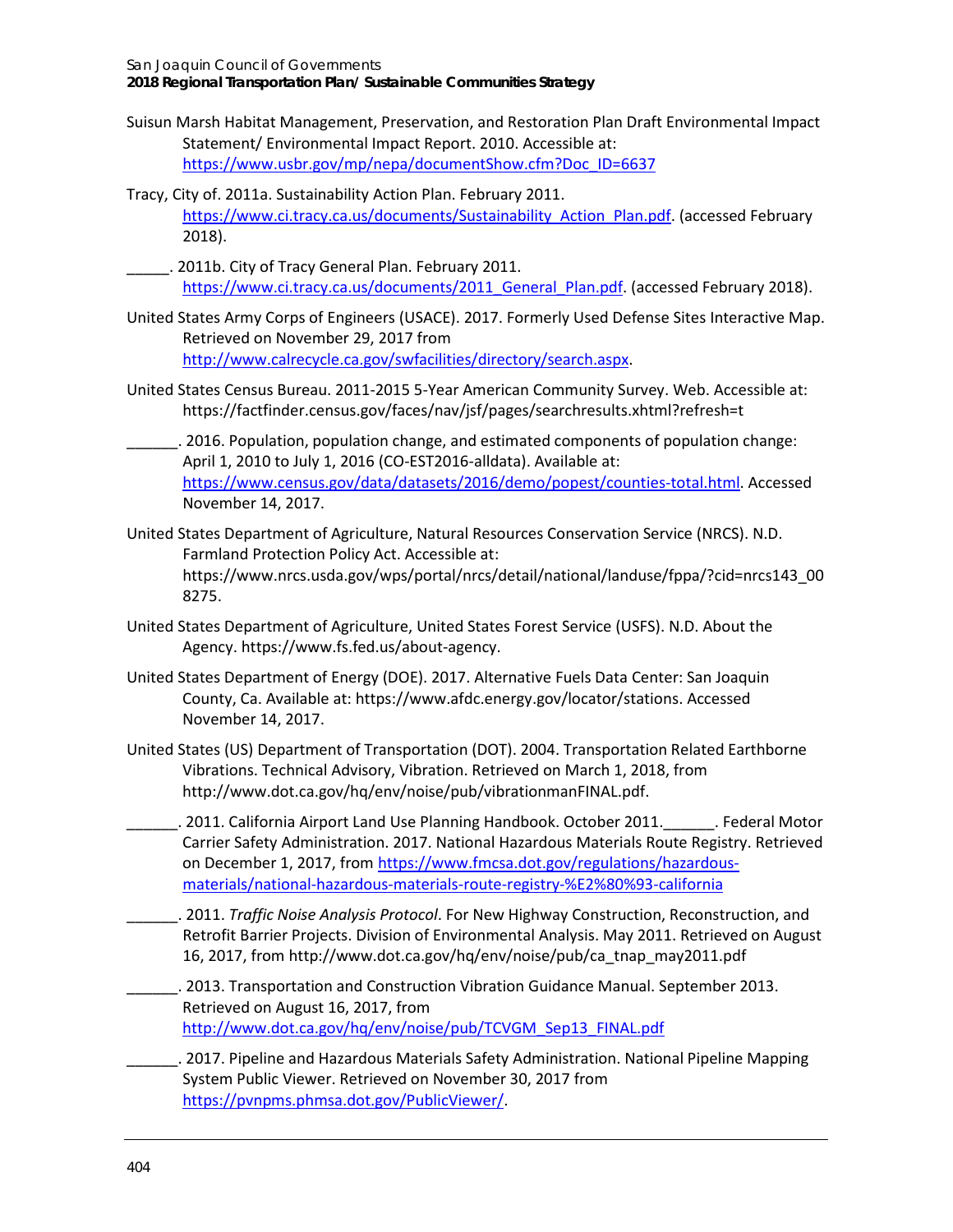- United States Energy Information Administration (EIA). 2015a. *Table P4. Primary Energy Production Estimates in Physical Units, Ranked by State, 2015*. Available at: [https://www.eia.gov/state/seds/sep\\_prod/pdf/P4.pdf.](https://www.eia.gov/state/seds/sep_prod/pdf/P4.pdf) Accessed November 14, 2017.
	- \_\_\_\_\_\_. 2015b. *Table CT2. Primary Energy Consumption Estimates, Selected Years, 1960-2015, United States.* Available at: [https://www.eia.gov/state/seds/sep\\_use/total/pdf/use\\_US.pdf.](https://www.eia.gov/state/seds/sep_use/total/pdf/use_US.pdf) Accessed November 14, 2017.
- \_\_\_\_\_\_. 2015c. *Table C1. Energy Consumption Overview: Estimates by Energy Source and End-Use Sector, 2015.* Available at: [https://www.eia.gov/state/seds/sep\\_sum/html/pdf/sum\\_btu\\_1.pdf.](https://www.eia.gov/state/seds/sep_sum/html/pdf/sum_btu_1.pdf) Accessed November
- \_\_\_\_\_\_. 2017a. U.S. Overview: State Total Energy Rankings, 2015. Available at: [https://www.eia.gov/state/?sid=US.](https://www.eia.gov/state/?sid=US) Accessed November 14, 2017.

14, 2017.

- \_\_\_\_\_\_. 2017b. *Table 6.7.A. Capacity Factors for Utility Scale Generators Primarily Using Fossil Fuels, January 2013-August 2017.* Available at: [https://www.eia.gov/electricity/monthly/epm\\_table\\_grapher.php?t=epmt\\_6\\_07\\_a.](https://www.eia.gov/electricity/monthly/epm_table_grapher.php?t=epmt_6_07_a) Accessed November 14, 2017.
- \_\_\_\_\_. 2017g. CALIFORNIA: Profile Data. [Retrieved on August 16, 2017, from](https://www.eia.gov/state/data.php?sid=CA#ConsumptionExpenditures)  [https://www.eia.gov/state/data.php?sid=CA#ConsumptionExpenditures.](https://www.eia.gov/state/data.php?sid=CA#ConsumptionExpenditures)
- \_\_\_\_\_. 2017h. CALIFORNIA: Table CT7. Transportation Sector Energy Consumption Estimates, 1960- 2015, California. [Retrieved on August 16, 2017, from](https://www.eia.gov/state/seds/data.php?incfile=/state/seds/sep_use/tra/use_tra_CA.html&sid=CA)  [https://www.eia.gov/state/seds/data.php?incfile=/state/seds/sep\\_use/tra/use\\_tra\\_CA.htm](https://www.eia.gov/state/seds/data.php?incfile=/state/seds/sep_use/tra/use_tra_CA.html&sid=CA) [l&sid=CA.](https://www.eia.gov/state/seds/data.php?incfile=/state/seds/sep_use/tra/use_tra_CA.html&sid=CA)
- United States Environmental Protection Agency (US EPA). 2017. Defining Hazardous Waste. Retrieved November 30 fro[m https://www.epa.gov/hw/defining-hazardous-waste-listed](https://www.epa.gov/hw/defining-hazardous-waste-listed-characteristic-and-mixed-radiological-wastes)[characteristic-and-mixed-radiological-wastes.](https://www.epa.gov/hw/defining-hazardous-waste-listed-characteristic-and-mixed-radiological-wastes)
- \_\_\_\_\_. 2017, Envirofacts Database. Retrieved on December 1, 2017 from [https://www3.epa.gov/enviro/facts/multisystem.html.](https://www3.epa.gov/enviro/facts/multisystem.html)
- . 2017. Diesel Particulate Matter. [https://www3.epa.gov/region1/eco/airtox/diesel.html.](https://www3.epa.gov/region1/eco/airtox/diesel.html) (accessed January 2017).
- \_\_\_\_\_\_. 2017. Inventory of U.S. Greenhouse Gas Emissions and Sinks: 1990-2015. [https://www.epa.gov/ghgemissions/inventory-us-greenhouse-gas-emissions-and-sinks-](https://www.epa.gov/ghgemissions/inventory-us-greenhouse-gas-emissions-and-sinks-1990-2015)[1990-2015.](https://www.epa.gov/ghgemissions/inventory-us-greenhouse-gas-emissions-and-sinks-1990-2015) (accessed January 2018).
- United States Fish and Wildlife. Suisun March Habitat Management, Preservation and Restoration. 2017. Accessible at:<https://www.wildlife.ca.gov/Regions/3/Suisun-Marsh>
- University of the Pacific-Eberhardt School of Business Center for Business and Policy Research. *San Joaquin County Forecast Summary*. July 2016. Accessible at: <http://www.sjcog.org/documentcenter/view/1354>
- USA.com. 2018. San Joaquin County Weather. [http://www.usa.com/san-joaquin-county-ca](http://www.usa.com/san-joaquin-county-ca-weather.htm#HistoricalPrecipitation)[weather.htm#HistoricalPrecipitation.](http://www.usa.com/san-joaquin-county-ca-weather.htm#HistoricalPrecipitation) (accessed January 2018).
- Western Electricity Coordinating Council (WECC). 2015. About WECC. Available at: [https://www.wecc.biz/Pages/AboutWECC.aspx.](https://www.wecc.biz/Pages/AboutWECC.aspx) Accessed November 15, 2017.